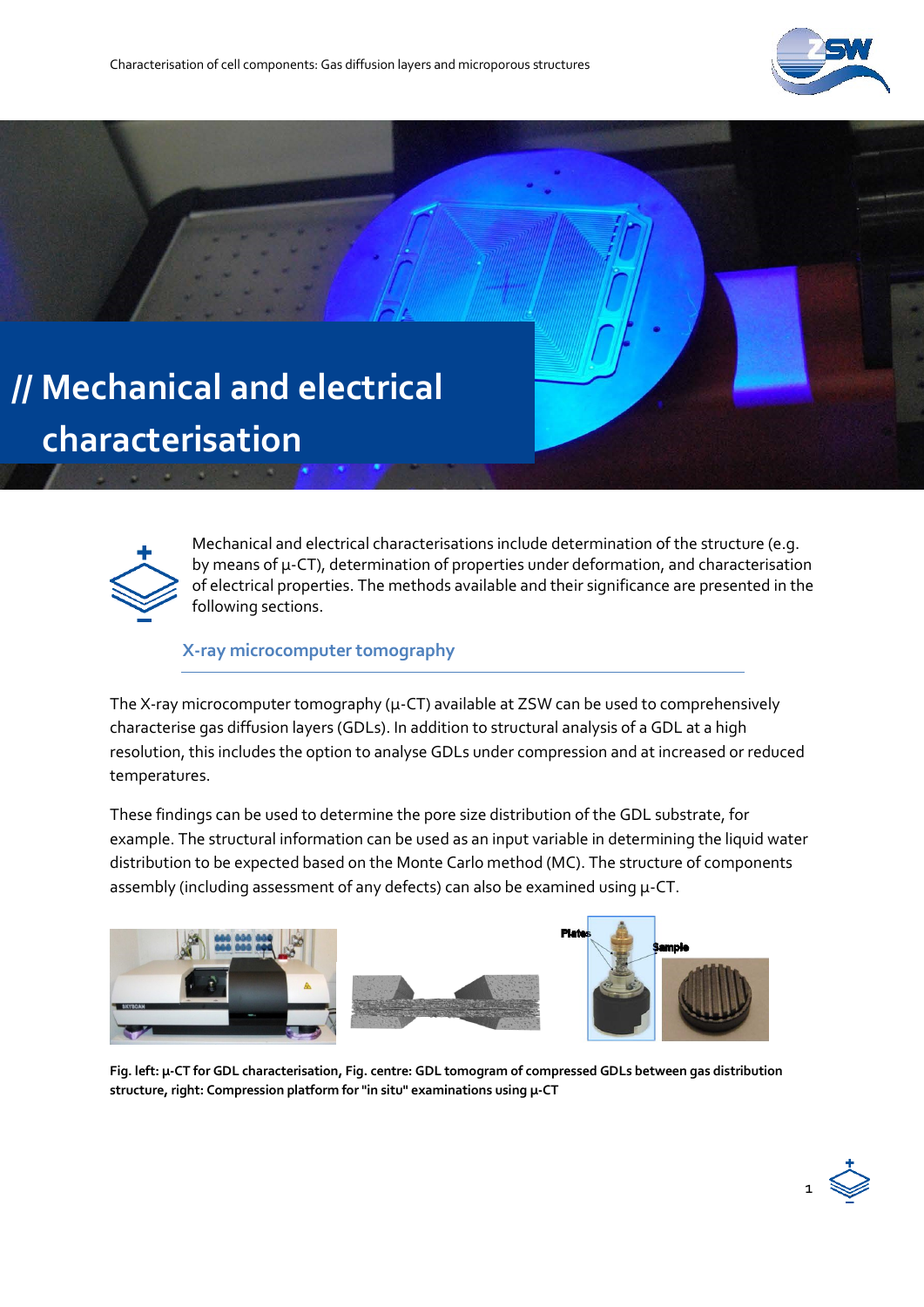

#### **Tension/compression testing machine**

Accurate knowledge of compression properties is essential both for the characterisation of gas diffusion layers and for adapting in appropriate of fuel cells. The force/displacement characteristics can be determined both under standard and customerspecific conditions.



testing machine provides a flexible experimental platform, thus also further structural-

The tension/compression

**layer with cyclic loading.**

mechanical measurements can also be performed on gas diffusion layers or e.g. bipolar plate materials. Traditional three-point bending to determine bending stiffness and repeated barrette bending experiments to determine the modulus of rigidity are particularly noteworthy in this regard.

Experiments to determine electrical conductivity as a two-pole or four-pole measurement are also performed in a tension/compression testing machine. This allows electrical conductivity – both through plane and in plane– to be determined as a function of compression.

### **Bending stiffness**

A Taber® V-5 Stiffness Tester is used to determine the bending stiffness of materials e.g. for gas diffusion layers. In addition to bending stiffness, the elastic modulus and axial area moment of inertia can also be calculated from the bending moment determined.

### **Geometry tests and CAD matching**

Very strict requirements for dimensional stability apply to gas diffusion layers, bipolar plates and the other mechanical components of a fuel cell. Dimensions can be determined at ZSW with a high degree of precision using a white light interferometer and  $\mu$ -CT (see above).